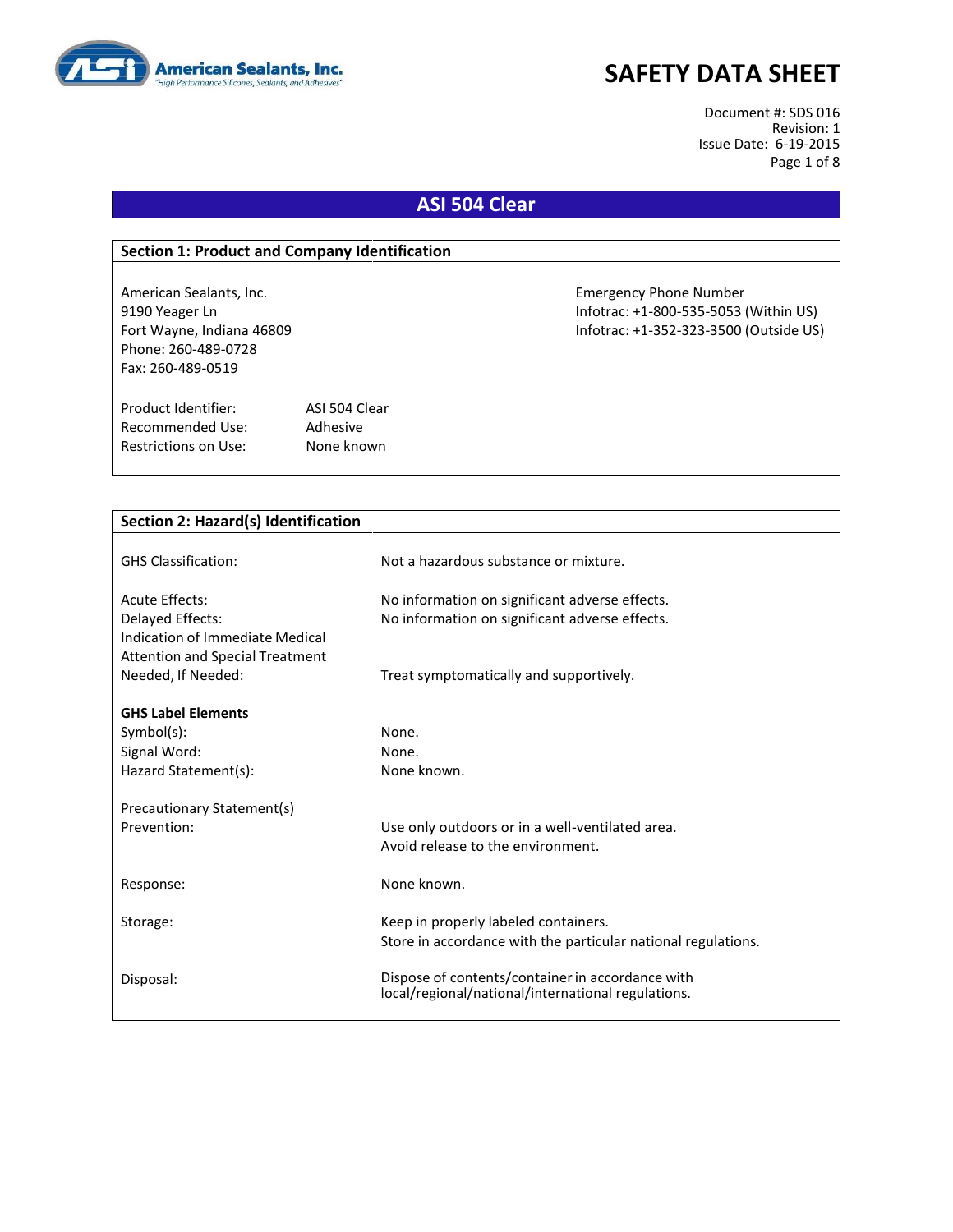#### **Section 3: Composition/Information on Ingredients**

| <u>CAS</u> | Component                                    | Percent   |
|------------|----------------------------------------------|-----------|
| 64742-46-7 | Distillates (petroleum), hydrotreated middle | $20 - 30$ |
| 7631-86-9  | Silicon dioxide                              | $5 - 10$  |

| <b>Section 4: First-Aid Measures</b> |                                                                                                                                   |  |
|--------------------------------------|-----------------------------------------------------------------------------------------------------------------------------------|--|
| Inhalation:                          | IF INHALED: Remove to fresh air.<br>Get medical attention if symptoms occur.                                                      |  |
| Skin Contact:                        | IF ON SKIN: Wash with soap and water as a precaution.<br>Get medical advice/attention if symptoms occur.                          |  |
| Eye Contact:                         | IF IN EYES: Flush eyes with water as a precaution.<br>If eye irritation develops and persists: Get medical advice/attention.      |  |
| Ingestion:                           | If swallowed, DO NOT induce vomiting.<br>Get immediate medical attention if symptoms occur.<br>Rinse mouth thoroughly with water. |  |

| <b>Section 5: Fire-Fighting Measures</b>          |                                                                                                                                                                             |  |
|---------------------------------------------------|-----------------------------------------------------------------------------------------------------------------------------------------------------------------------------|--|
| Suitable Extinguishing Media:                     | Use carbon dioxide, regular dry chemical, alcohol-resistant foam or                                                                                                         |  |
|                                                   | water.                                                                                                                                                                      |  |
| Unsuitable Extinguishing Media:                   | None known.                                                                                                                                                                 |  |
| <b>Specific Hazards Arising from the Chemical</b> |                                                                                                                                                                             |  |
| Hazardous Decomposition Products:                 | Upon decomposition, this product emits carbon oxides, silicon<br>oxides, and formaldehyde.                                                                                  |  |
| Special Protective Equipment and                  |                                                                                                                                                                             |  |
| Precautions for Firefighters:                     | Exposure to combustion products may be a hazard to health.<br>Firefighters should wear full-face, self-contained breathing apparatus<br>and impervious protective clothing. |  |
| Specific extinguishing methods:                   | Use extinguishing measures that are appropriate to local<br>circumstances and the surrounding environment.                                                                  |  |
|                                                   | Use water spray to cool unopened containers.                                                                                                                                |  |
|                                                   | Remove undamaged containers from fire area if it is safe to do so.<br>Evacuate area.                                                                                        |  |
|                                                   |                                                                                                                                                                             |  |

| <b>Section 6: Accidental Release Measures</b>                                  |                                                                                                                                   |  |
|--------------------------------------------------------------------------------|-----------------------------------------------------------------------------------------------------------------------------------|--|
| Personal Precautions, Protective<br><b>Equipment and Emergency Procedures:</b> | Follow safe handling advice and personal protective equipment<br>recommendations.                                                 |  |
| <b>Environment Precautions:</b>                                                | Avoid release to the environment. Prevent further leakage or<br>spillage if safe to do so. Retain and dispose of contaminate wash |  |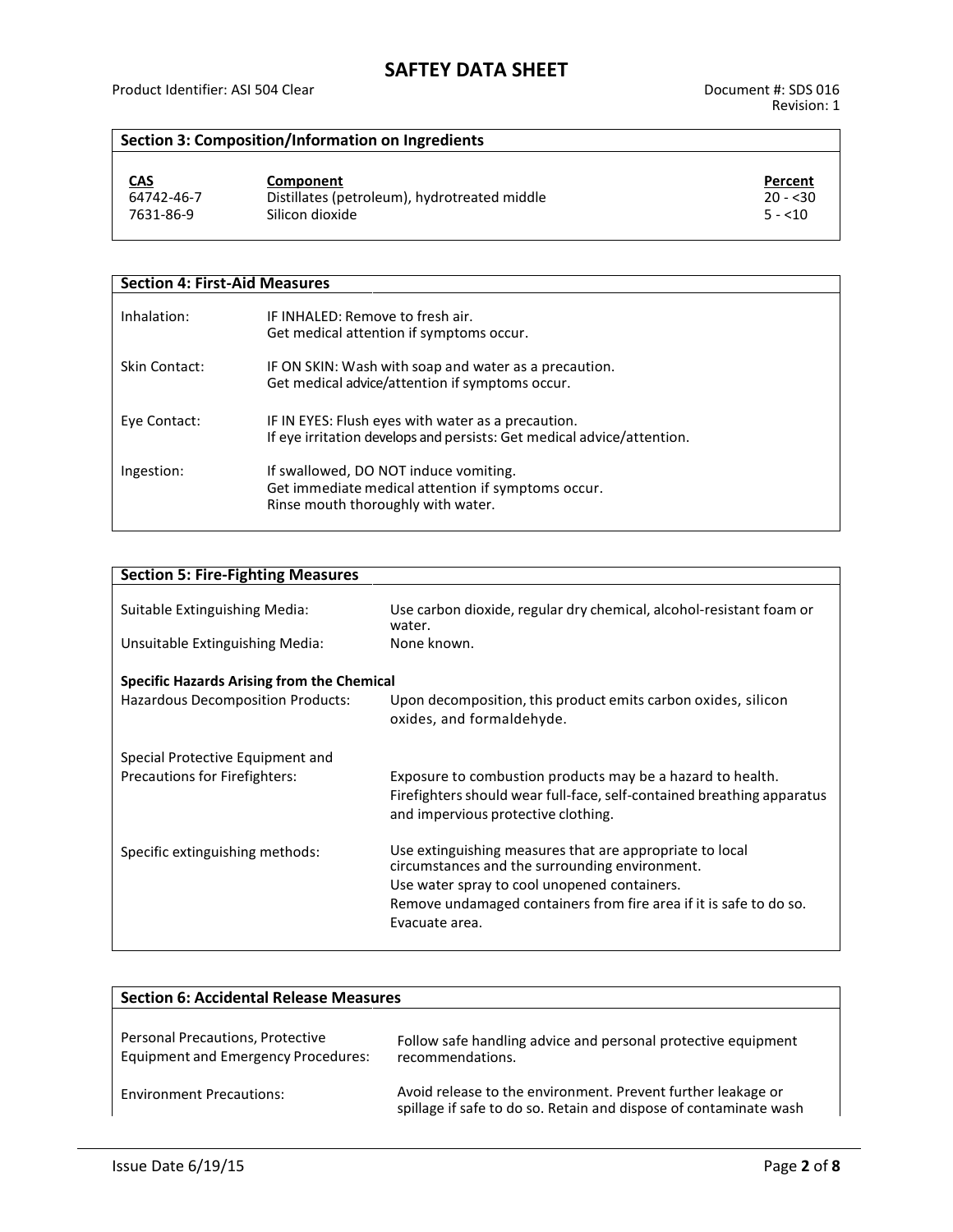|                                       | water. Local authorities should be advised if significant spillages<br>cannot be contained.                                                                                                                                                                                                                                                                                                                                                                                     |
|---------------------------------------|---------------------------------------------------------------------------------------------------------------------------------------------------------------------------------------------------------------------------------------------------------------------------------------------------------------------------------------------------------------------------------------------------------------------------------------------------------------------------------|
| Methods and Materials for Containment |                                                                                                                                                                                                                                                                                                                                                                                                                                                                                 |
| and Cleaning Up:                      | Absorb with inert absorbent material.<br>For large spills, provide diking or other appropriate containment to<br>keep material from spreading. If diked material can be pumped,<br>store recovered material in appropriate container. Clean up<br>remaining materials from spill with suitable absorbent.<br>Local or national regulations may apply to releases and disposal of<br>this material, as well as those materials and items employed in the<br>cleanup of releases. |

| <b>Section 7: Handling and Storage</b>                              |                                                                                                                                                                    |  |
|---------------------------------------------------------------------|--------------------------------------------------------------------------------------------------------------------------------------------------------------------|--|
| <b>Precautions for Safe Handling</b><br><b>Protective Measures:</b> | Handle in accordance with good industrial hygiene and safety practice.<br>Take care to prevent spills, waste and minimize release to the<br>environment.           |  |
| Advice on General Occupational<br>Hygiene:                          | Do not eat, drink, or smoke when using this product.<br>Wash thoroughly after handling.<br>Wash contaminate clothing before reuse.                                 |  |
| Conditions for Safe Storage, including<br>any Incompatibilities:    | Store and handle in accordance with all current regulations and<br>standards. Keep in properly labeled containers.<br>Keep separated from incompatible substances. |  |
| Incompatibilities:                                                  | Strong oxidizing materials                                                                                                                                         |  |

| <b>Section 8: Exposure Controls/Personal Protection</b>                                                                                                                                                            |                                                 |                                                                                                 |
|--------------------------------------------------------------------------------------------------------------------------------------------------------------------------------------------------------------------|-------------------------------------------------|-------------------------------------------------------------------------------------------------|
| <b>Component Exposure Limits</b>                                                                                                                                                                                   |                                                 |                                                                                                 |
| <b>CAS</b>                                                                                                                                                                                                         | Component                                       | <b>Exposure Limits</b>                                                                          |
| 64742-46-7                                                                                                                                                                                                         | Distillates (petroleum),<br>hydrotreated middle | <b>OSHA Z-1:</b> 5 mg/m3 TWA (mist)<br><b>OSHA P0:</b> 5 mg/m3 TWA (mist)                       |
|                                                                                                                                                                                                                    |                                                 | <b>NIOSH REL:</b> 5 mg/m3 TWA (mist); 10 mg/m3 ST (mist)                                        |
| 7631-86-9                                                                                                                                                                                                          |                                                 | OSHA Z-3: 20 million particles/ft3 (Silica) TWA (dust); 80<br>mg/m3 / %SiO2 (Silica) TWA (dust) |
|                                                                                                                                                                                                                    | Silicon dioxide                                 | NIOSH REL: 6 mg/m3 (Silica) TWA                                                                 |
| Processing may form hazardous compounds (see section 10).<br>Appropriate Engineering Controls:<br>Ensure adequate ventilation, especially in confined areas. Ensure<br>compliance with applicable exposure limits. |                                                 |                                                                                                 |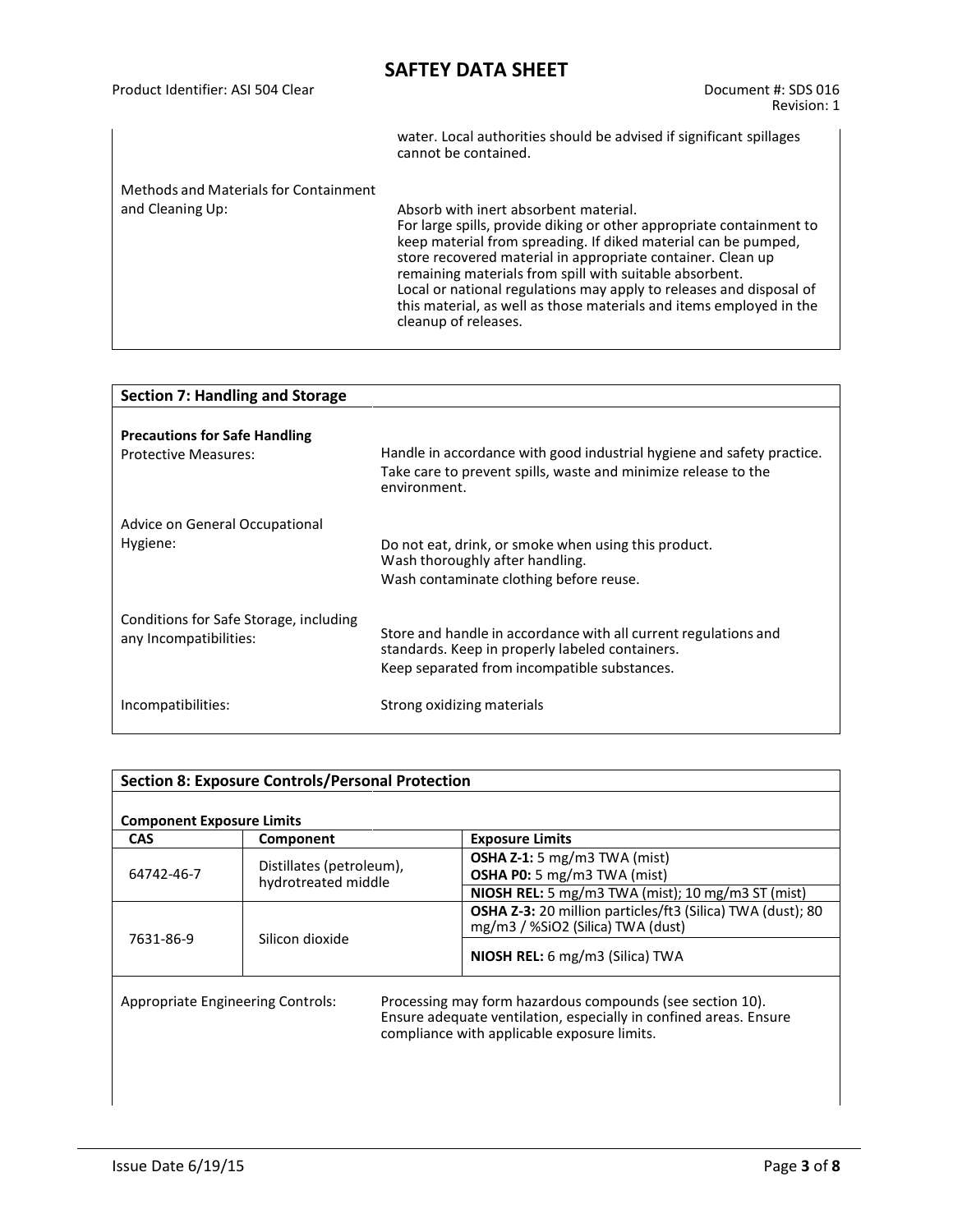| <b>Individual Protection Measures</b><br>Eye/Face Protection: | Wear safety goggles. Provide an emergency eye wash fountain and<br>quick drench shower in the immediate work area.                                                                                                                                                                                                                                                                                                                                                                                                                                                                                                                                                                               |
|---------------------------------------------------------------|--------------------------------------------------------------------------------------------------------------------------------------------------------------------------------------------------------------------------------------------------------------------------------------------------------------------------------------------------------------------------------------------------------------------------------------------------------------------------------------------------------------------------------------------------------------------------------------------------------------------------------------------------------------------------------------------------|
| Skin Protection:                                              | Skin should be washed after contact.                                                                                                                                                                                                                                                                                                                                                                                                                                                                                                                                                                                                                                                             |
| Hand Protection:                                              | Wash hands before breaks and at the end of workday.                                                                                                                                                                                                                                                                                                                                                                                                                                                                                                                                                                                                                                              |
| <b>Respiratory Protection:</b>                                | General and local exhaust ventilation is recommended to maintain<br>vapor exposures below recommended limits. Where concentrations<br>are above recommended limits or are unknown, appropriate<br>respiratory protection should be worn. Follow OSHA respirator<br>regulations (29 CFR 1910.134) and use NIOSH/MSHA approved<br>respirators. Protection provided by air purifying respirators against<br>exposure to any hazardous chemical is limited. Use a positive pressure<br>air supplied respirator if there is any potential for uncontrolled release,<br>exposure levels are unknown, or any other circumstance where air<br>purifying respirators may not provide adequate protection. |

| <b>Section 9: Physical and Chemical Properties</b> |                     |                             |                |
|----------------------------------------------------|---------------------|-----------------------------|----------------|
| <b>Physical State:</b>                             | Liguid              | Appearance:                 | Paste          |
| Color:                                             | Colorless           | <b>Physical Form:</b> Paste |                |
| Odor:                                              | Acetic Acid         | <b>Odor Threshold:</b>      | Not available  |
| pH:                                                | Not applicable      | <b>Melting Point:</b>       | Not available  |
| <b>Boiling Point:</b>                              | Not applicable      | Decomposition:              | Not available  |
| <b>Flash Point:</b>                                | Not applicable      | <b>Evaporation Rate:</b>    | Not applicable |
| <b>OSHA Flammability Class:</b>                    | Not classified as a | <b>Vapor Pressure:</b>      | Not applicable |
|                                                    | flammability hazard |                             |                |
| Vapor Density (air = $1$ ):                        | Not available       | Density:                    | 0.96           |
| Specific Gravity (water $= 1$ ):                   | Not available       | <b>Water Solubility:</b>    | Not available  |
| Log KOW:                                           | Not available       | Coeff. Water/Oil Dist:      | Not available  |
| KOC:                                               | Not available       | <b>Auto Ignition:</b>       | Not available  |
| Viscosity:                                         | Not applicable      | VOC:                        | Not available  |
| Volatility:                                        | Not available       | <b>Molecular Formula:</b>   | Not available  |
|                                                    |                     |                             |                |

| <b>Section 10: Stability and Reactivity</b> |                                                                                                                                                                                                                                                                                                                                                                                                                                                   |  |
|---------------------------------------------|---------------------------------------------------------------------------------------------------------------------------------------------------------------------------------------------------------------------------------------------------------------------------------------------------------------------------------------------------------------------------------------------------------------------------------------------------|--|
| Reactivity:                                 | Not classified as a reactivity hazard.                                                                                                                                                                                                                                                                                                                                                                                                            |  |
| <b>Chemical Stability:</b>                  | Stable at normal temperatures and pressure.                                                                                                                                                                                                                                                                                                                                                                                                       |  |
| Possibility of Hazardous Reactions:         | Use at elevated temperatures may form highly hazardous compounds.<br>Can react with strong oxidizing agents.<br>Acetic acid is formed upon contact with water or humid air.<br>When heated to temperatures above 150 °C (300 °F) in the presence of<br>air, trace quantities of formaldehyde may be released.<br>See OSHA formaldehyde standard, 29 CFR 1910.1048<br>Hazardous decomposition products will be formed at elevated<br>temperatures. |  |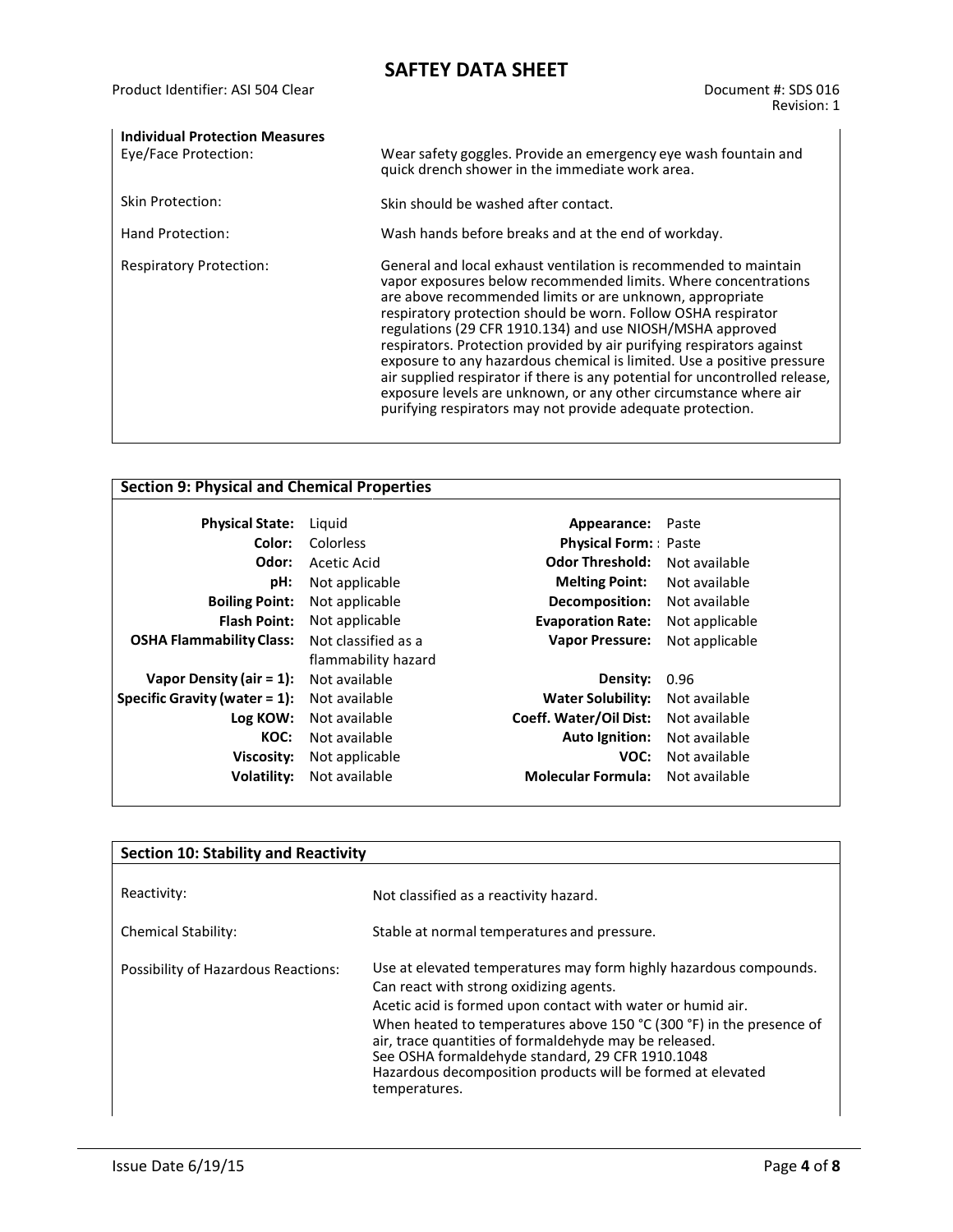Product Identifier: ASI 504 Clear Document #: SDS 016

| Conditions to Avoid:                     | None known.                                                                                |
|------------------------------------------|--------------------------------------------------------------------------------------------|
| Incompatible Materials:                  | Strong oxidizing materials                                                                 |
| <b>Hazardous Decomposition Products:</b> | Upon decomposition, this product emits carbon oxides, silicon oxides,<br>and formaldehyde. |

|                                               | <b>Section 11: Toxicological Information</b>    |                                                |                                                |                |              |                 |  |  |
|-----------------------------------------------|-------------------------------------------------|------------------------------------------------|------------------------------------------------|----------------|--------------|-----------------|--|--|
| <b>Acute Toxicity</b>                         | <b>Component Analysis - LD50/LC50</b>           |                                                |                                                |                |              |                 |  |  |
| <b>CAS</b>                                    | Component                                       |                                                | <b>Result</b>                                  | <b>Species</b> | <b>Dose</b>  | <b>Exposure</b> |  |  |
|                                               |                                                 |                                                | LD50 Oral                                      | Rat            | >5000 mg/kg  | N/A             |  |  |
| 64742-46-7                                    | Distillates (petroleum),<br>hydrotreated middle |                                                | LC50 Inhalation                                | Rat            | $1.78$ mg/L  | 4 hr            |  |  |
|                                               |                                                 |                                                | LD50 Dermal                                    | Rat            | >2000 mg/kg  | N/A             |  |  |
|                                               |                                                 |                                                | LD50 Oral                                      | Rat            | >3300 mg/kg  | N/A             |  |  |
| 7631-86-9                                     | Silicon dioxide                                 |                                                | <b>LC50 Inhalation</b>                         | Rat            | $>2.08$ mg/L | 4 hr            |  |  |
|                                               |                                                 |                                                | LD50 Dermal                                    | Rabbit         | >5000 mg/kg  | N/A             |  |  |
| Inhalation:                                   | <b>Information on Likely Routes of Exposure</b> | Not classified based on available information. |                                                |                |              |                 |  |  |
| Ingestion:                                    |                                                 | Not classified based on available information. |                                                |                |              |                 |  |  |
| <b>Skin Contact:</b>                          |                                                 | Not classified based on available information. |                                                |                |              |                 |  |  |
| Eye Contact:                                  |                                                 | Not classified based on available information. |                                                |                |              |                 |  |  |
| Immediate Effects:                            |                                                 | Not classified based on available information. |                                                |                |              |                 |  |  |
| Delayed Effects:                              |                                                 | No information is available.                   |                                                |                |              |                 |  |  |
| Medical Conditions Aggravated by<br>Exposure: |                                                 | No information is available.                   |                                                |                |              |                 |  |  |
| Irritation/Corrosivity Data:                  |                                                 | Not classified based on available information. |                                                |                |              |                 |  |  |
| <b>Respiratory Sensitization:</b>             |                                                 | Not classified based on available information. |                                                |                |              |                 |  |  |
| Dermal Sensitization:                         |                                                 |                                                | Not classified based on available information. |                |              |                 |  |  |
| Germ Cell Mutagenicity:                       |                                                 |                                                | Not classified based on available information. |                |              |                 |  |  |
| Carcinogenicity:                              |                                                 | Not classified based on available information. |                                                |                |              |                 |  |  |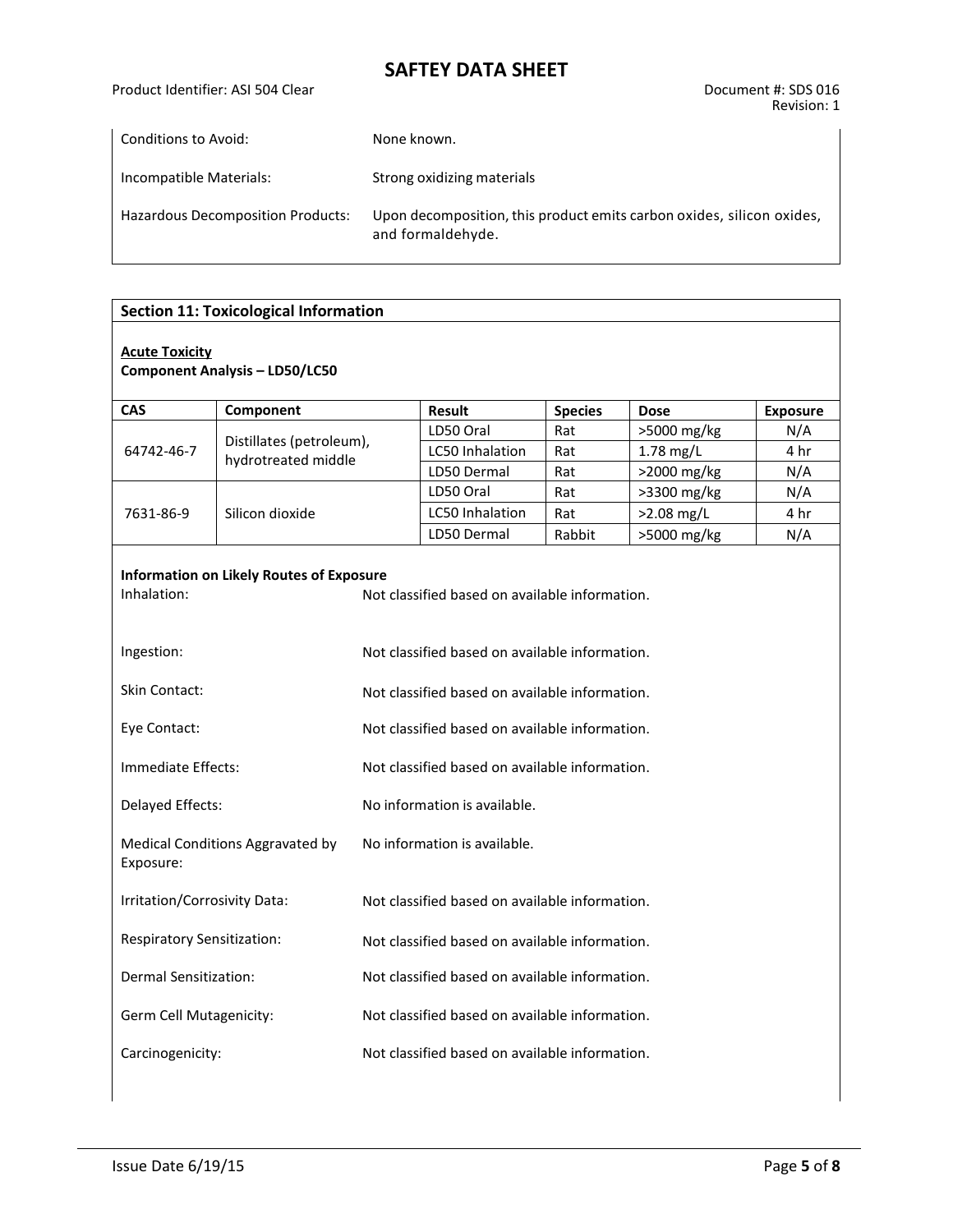#### **Component Carcinogenicity**

|                                                        | No ingredient of this product present at levels greater than or equal to 0.1% is identified as<br>probable, possible or confirmed human carcinogen by IARC, OSHA, and NTP. |                                                |  |  |  |  |  |
|--------------------------------------------------------|----------------------------------------------------------------------------------------------------------------------------------------------------------------------------|------------------------------------------------|--|--|--|--|--|
| Reproductive Toxicity:                                 |                                                                                                                                                                            | Not classified based on available information. |  |  |  |  |  |
| Specific Target Organ Toxicity $-$<br>Single Exposure: |                                                                                                                                                                            | No target organs identified.                   |  |  |  |  |  |
| Specific Target Organ Toxicity -<br>Repeated Exposure: |                                                                                                                                                                            | No target organs identified.                   |  |  |  |  |  |
| <b>Aspiration Hazard:</b>                              |                                                                                                                                                                            | Not classified based on available information. |  |  |  |  |  |

| <b>Section 12: Ecological Information</b>                                                 |                                           |  |  |  |  |
|-------------------------------------------------------------------------------------------|-------------------------------------------|--|--|--|--|
| <b>Ecotoxicity</b><br>No information available for the product.                           |                                           |  |  |  |  |
| <b>Component Analysis - Aquatic Toxicity</b><br>No information available for the product. |                                           |  |  |  |  |
| Persistence and Degradability:                                                            | No information available for the product. |  |  |  |  |
| Bioaccumulative Potential:                                                                | No information available for the product. |  |  |  |  |
| Mobility in Soil:                                                                         | No information available for the product. |  |  |  |  |
| Biodegration:                                                                             | No information available for the product. |  |  |  |  |
|                                                                                           |                                           |  |  |  |  |

| <b>Section 13: Disposal Considerations</b> |                                                                                                                                                                                                                                                           |  |  |  |  |  |
|--------------------------------------------|-----------------------------------------------------------------------------------------------------------------------------------------------------------------------------------------------------------------------------------------------------------|--|--|--|--|--|
| Disposal Methods:                          | Dispose in accordance with all applicable federal, state/regional and<br>local laws and regulations. This product has been evaluated for RCRA<br>characteristics and does not meet the criteria of hazardous waste if<br>discarded in its purchased form. |  |  |  |  |  |
| Disposal of Contaminated Packaging:        | Dispose of unused product properly. Empty containers should be taken<br>to an approved waste handling site for recycling or disposal.                                                                                                                     |  |  |  |  |  |
| <b>Component Waste Numbers:</b>            | The U.S. EPA has not published waste numbers for this product's<br>components.                                                                                                                                                                            |  |  |  |  |  |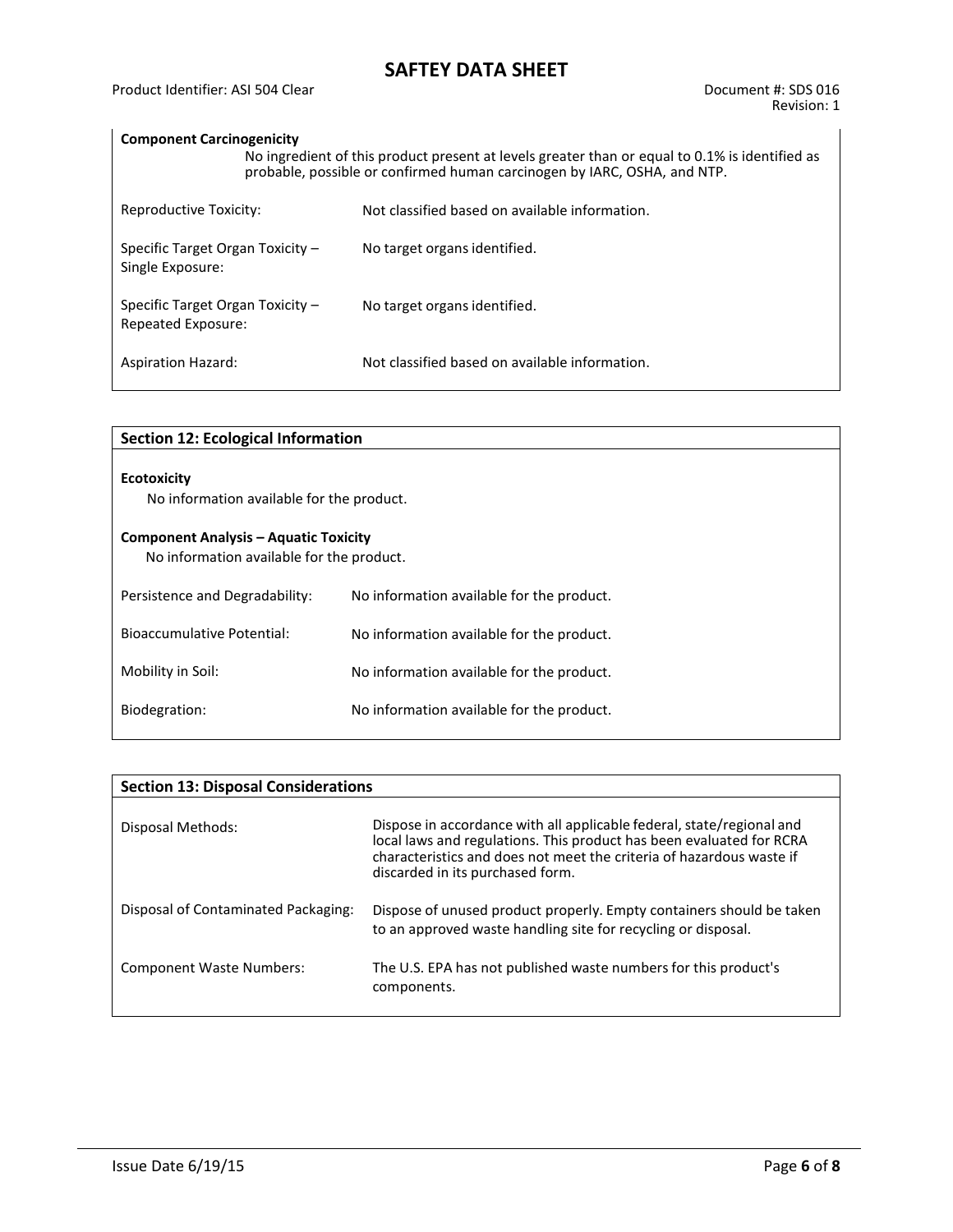#### **Section 14: Transport Information**

| <b>International Regulation</b>      |                                         |
|--------------------------------------|-----------------------------------------|
| UNRTDG:                              | Not regulated as a dangerous good.      |
| $IATA-DGR:$                          | Not regulated as a dangerous good.      |
| IMDG-Code:                           | Not regulated as a dangerous good.      |
| Transport in bulk according to Annex |                                         |
| II of MARPOL 73/78 and the IBC Code: | Not applicable for product as supplied. |
|                                      |                                         |
| <b>Domestic Regulation</b>           |                                         |
| 49 CFR:                              | Not regulated as a dangerous good.      |
|                                      |                                         |

| <b>Section 15: Regulatory Information</b>                                                                                                           |                                                                                            |                 |                                                              |                                            |                                            |  |  |
|-----------------------------------------------------------------------------------------------------------------------------------------------------|--------------------------------------------------------------------------------------------|-----------------|--------------------------------------------------------------|--------------------------------------------|--------------------------------------------|--|--|
|                                                                                                                                                     |                                                                                            |                 |                                                              |                                            |                                            |  |  |
| <b>US Federal Regulations</b>                                                                                                                       |                                                                                            |                 |                                                              |                                            |                                            |  |  |
| SARA 302 Extremely Hazardous                                                                                                                        |                                                                                            |                 |                                                              |                                            |                                            |  |  |
| Substances:                                                                                                                                         |                                                                                            |                 | None contained in product.                                   |                                            |                                            |  |  |
| <b>SARA 304:</b>                                                                                                                                    |                                                                                            | Not applicable. |                                                              |                                            |                                            |  |  |
| SARA 311/312:                                                                                                                                       |                                                                                            | None known.     |                                                              |                                            |                                            |  |  |
| <b>SARA 313:</b>                                                                                                                                    |                                                                                            | None known.     |                                                              |                                            |                                            |  |  |
|                                                                                                                                                     |                                                                                            |                 |                                                              |                                            |                                            |  |  |
| TSCA:                                                                                                                                               |                                                                                            |                 | All components of this product are listed on TSCA Inventory. |                                            |                                            |  |  |
|                                                                                                                                                     |                                                                                            |                 |                                                              |                                            |                                            |  |  |
|                                                                                                                                                     | <b>CERCLA Reportable Quantity:</b>                                                         |                 |                                                              |                                            |                                            |  |  |
| <b>CAS</b>                                                                                                                                          | Component                                                                                  |                 | <b>Component RQ (lbs)</b>                                    |                                            | <b>Calculated Product RQ (lbs)</b>         |  |  |
| 108-24-7                                                                                                                                            | Acetic anhydride                                                                           |                 | 5000                                                         | Exceeds reasonably attainable upper limit. |                                            |  |  |
| 64-19-7                                                                                                                                             | Acetic acid                                                                                |                 | 5000                                                         |                                            | Exceeds reasonably attainable upper limit. |  |  |
|                                                                                                                                                     |                                                                                            |                 |                                                              |                                            |                                            |  |  |
| <b>US State Regulations</b>                                                                                                                         |                                                                                            |                 |                                                              |                                            |                                            |  |  |
|                                                                                                                                                     | Pennsylvania Right To Know<br>CAS                                                          | Component       |                                                              |                                            | Percent                                    |  |  |
|                                                                                                                                                     | 70131-67-8                                                                                 |                 | Dimethyl siloxane, hydroxy-terminated                        |                                            | 50-70%                                     |  |  |
|                                                                                                                                                     |                                                                                            |                 |                                                              |                                            | 20-30%                                     |  |  |
|                                                                                                                                                     | Distillates (petroleum), hydrotreated middle<br>64742-46-7<br>7631-86-9<br>Silicon dioxide |                 |                                                              |                                            | 5-10%                                      |  |  |
|                                                                                                                                                     | 64-19-7                                                                                    | Acetic acid     |                                                              | $0 - 0.1%$                                 |                                            |  |  |
|                                                                                                                                                     | 108-24-7                                                                                   |                 |                                                              |                                            | $0 - 0.1%$                                 |  |  |
| Acetic anhydride                                                                                                                                    |                                                                                            |                 |                                                              |                                            |                                            |  |  |
|                                                                                                                                                     | New Jersey Right To Know                                                                   |                 |                                                              |                                            |                                            |  |  |
|                                                                                                                                                     | <b>CAS</b>                                                                                 | Component       |                                                              |                                            | Percent                                    |  |  |
|                                                                                                                                                     | 70131-67-8<br>Dimethyl siloxane, hydroxy-terminated                                        |                 |                                                              |                                            | 50-70%                                     |  |  |
|                                                                                                                                                     | Distillates (petroleum), hydrotreated middle<br>64742-46-7<br>20-30%                       |                 |                                                              |                                            |                                            |  |  |
| Silicon dioxide<br>7631-86-9                                                                                                                        |                                                                                            |                 |                                                              |                                            | 5-10%                                      |  |  |
| This product does not contain any chemicals known by the State of<br>California Proposition 65:<br>California to cause cancer or reproductive harm. |                                                                                            |                 |                                                              |                                            |                                            |  |  |